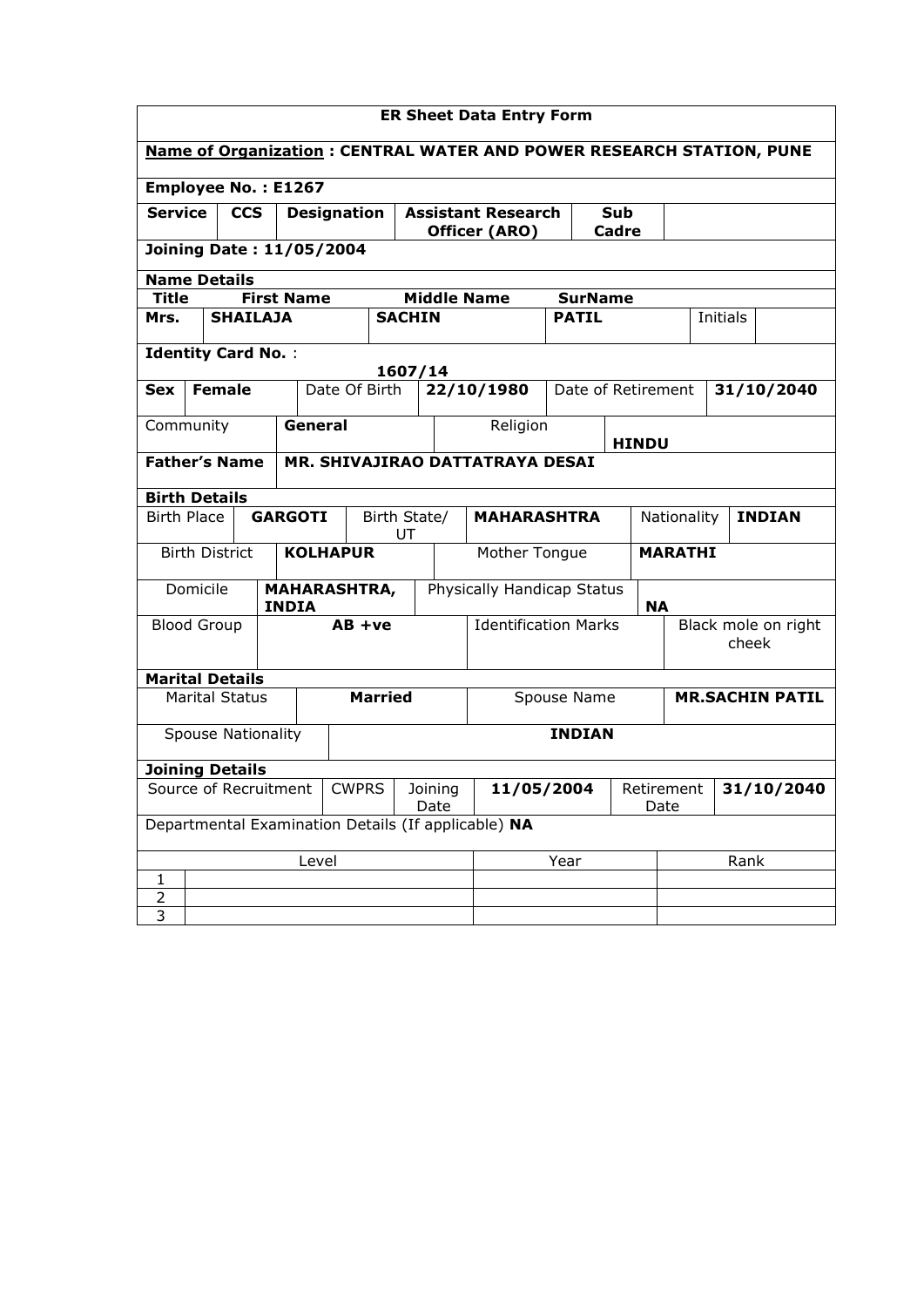| Remarks (if any)           |                  |            |            |              |
|----------------------------|------------------|------------|------------|--------------|
| Languages known            |                  |            |            |              |
|                            | Name of Language | Read       | Write      | <b>Speak</b> |
| Indian Languages<br>Known  | <b>ENGLISH</b>   | <b>YES</b> | <b>YES</b> | <b>YES</b>   |
| $\overline{2}$             | <b>HINDI</b>     | <b>YES</b> | <b>YES</b> | <b>YES</b>   |
| 3                          | <b>MARATHI</b>   | <b>YES</b> | <b>YES</b> | <b>YES</b>   |
|                            |                  |            |            |              |
| Foreign Languages<br>Known |                  |            |            |              |
| 2                          |                  |            |            |              |
| 3                          |                  |            |            |              |

## Details of deputation (if applicable)

| Name of the Office | Post held at that<br>time in parent office | Name of post<br>(selected for<br>deputation | Period of deputation |      |  |  |
|--------------------|--------------------------------------------|---------------------------------------------|----------------------|------|--|--|
|                    |                                            |                                             | Since                | From |  |  |

## Details of Foreign Visit

| SI.<br>No. | Place of Visit | Date of<br>visit | Post held at<br>that time | Whether it<br>is a<br>personal or<br>official visit | Details of visit |
|------------|----------------|------------------|---------------------------|-----------------------------------------------------|------------------|
|            |                |                  |                           |                                                     |                  |

## Transfer/Posting Detail (if applicable)

| Place | Period of posting |      |  |  |  |  |
|-------|-------------------|------|--|--|--|--|
|       | Since             | From |  |  |  |  |
|       |                   |      |  |  |  |  |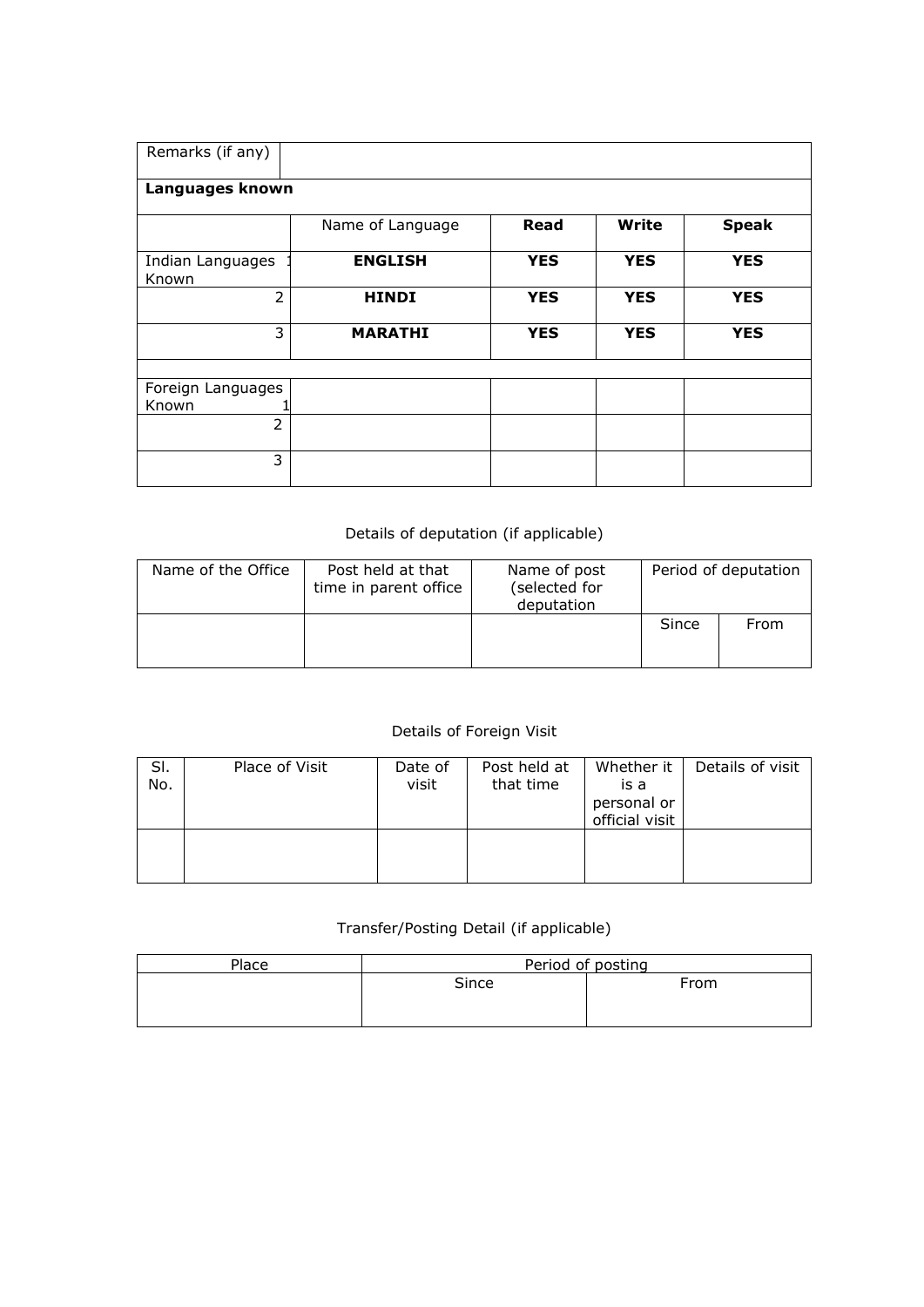| Qualification (Use extra photocopy sheets for multi qualifications, experience, training, awards details) |                                               |                                     |                                   |  |                                               |                               |              |                               |  |  |
|-----------------------------------------------------------------------------------------------------------|-----------------------------------------------|-------------------------------------|-----------------------------------|--|-----------------------------------------------|-------------------------------|--------------|-------------------------------|--|--|
| Qualification                                                                                             | Discipline                                    |                                     |                                   |  | Specialization 1                              |                               |              |                               |  |  |
| <b>DIPLOMA</b>                                                                                            |                                               | <b>COMPUTER SCIENCE &amp;</b>       |                                   |  |                                               | <b>COMPUTER SCIENCE &amp;</b> |              |                               |  |  |
|                                                                                                           | <b>ENGG.</b>                                  |                                     |                                   |  | <b>ENGG.</b>                                  |                               |              |                               |  |  |
| B.E.                                                                                                      | <b>COMPUTER SCIENCE &amp;</b><br><b>ENGG.</b> |                                     |                                   |  | <b>COMPUTER SCIENCE &amp;</b><br><b>ENGG.</b> |                               |              |                               |  |  |
| <b>M.TECH pursuing</b>                                                                                    |                                               | <b>COMPUTER SCIENCE &amp;</b>       |                                   |  |                                               |                               |              |                               |  |  |
| (From DIAT, DU, PUNE)                                                                                     |                                               |                                     | <b>ENGG.</b>                      |  |                                               |                               |              |                               |  |  |
| Year                                                                                                      |                                               | Division                            |                                   |  | CGPA/ % Marks                                 |                               |              | Specialization 2              |  |  |
| 1999                                                                                                      |                                               | $1st$ class with                    |                                   |  | 77.17%                                        |                               |              | <b>COMPUTER SCIENCE &amp;</b> |  |  |
|                                                                                                           |                                               | distinction                         |                                   |  |                                               |                               |              | <b>ENGG.</b>                  |  |  |
|                                                                                                           |                                               | $1st$ class with                    |                                   |  | 67.57%                                        |                               |              | <b>COMPUTER SCIENCE &amp;</b> |  |  |
| 2002                                                                                                      |                                               | distinction                         |                                   |  |                                               |                               | <b>ENGG.</b> |                               |  |  |
| Institution                                                                                               |                                               | University                          |                                   |  | Place                                         |                               | Country      |                               |  |  |
| <b>I.C.R.E. GARGOTI</b>                                                                                   |                                               | <b>BTE, MUMBAI</b>                  |                                   |  | <b>GARGOTI,</b>                               |                               | <b>INDIA</b> |                               |  |  |
|                                                                                                           |                                               |                                     |                                   |  | <b>KOLHAPUR</b>                               |                               |              |                               |  |  |
| <b>WCE, SANGLI</b>                                                                                        |                                               | <b>SHIVAJI</b><br><b>UNIVERSITY</b> |                                   |  | <b>SANGLI</b>                                 |                               |              | <b>INDIA</b>                  |  |  |
| <b>Experience</b>                                                                                         |                                               |                                     |                                   |  |                                               |                               |              |                               |  |  |
| Type of Posting                                                                                           |                                               |                                     | Level                             |  |                                               |                               |              |                               |  |  |
| <b>PERMANENT</b>                                                                                          |                                               |                                     | <b>GROUP 'B' GAZETTED</b>         |  |                                               |                               |              |                               |  |  |
| Designation                                                                                               |                                               |                                     | <b>Present Position</b>           |  |                                               |                               |              |                               |  |  |
| <b>RESEARCH ASSISTANT (ENGG.)</b>                                                                         |                                               |                                     | <b>ASSISTANT RESEARCH OFFICER</b> |  |                                               |                               |              |                               |  |  |
| Ministry                                                                                                  |                                               |                                     | Department                        |  |                                               |                               |              |                               |  |  |
| <b>WATER RESOURCES</b>                                                                                    |                                               |                                     | <b>CWPRS</b>                      |  |                                               |                               |              |                               |  |  |
| Office                                                                                                    |                                               |                                     | Place                             |  |                                               |                               |              |                               |  |  |
| <b>CWPRS</b>                                                                                              |                                               |                                     | <b>PUNE</b>                       |  |                                               |                               |              |                               |  |  |
| <b>Experience Subject</b>                                                                                 |                                               |                                     | Period of Posting                 |  |                                               |                               |              |                               |  |  |
| Major                                                                                                     | Minor                                         |                                     |                                   |  | From                                          |                               | To           |                               |  |  |
| <b>INSTRUMENTATION</b>                                                                                    |                                               |                                     |                                   |  |                                               |                               | 11/05/2004   | 18/06/2012                    |  |  |
| <b>MATHEMATICAL</b>                                                                                       |                                               |                                     |                                   |  |                                               |                               |              |                               |  |  |
| <b>MODELLING IN COASTAL</b>                                                                               |                                               |                                     |                                   |  | 19/06/2012                                    | <b>TILL DATE</b>              |              |                               |  |  |
| <b>ENGINEERING</b>                                                                                        |                                               |                                     |                                   |  |                                               |                               |              |                               |  |  |
| Note:-Refer the Annexure to fill above Major, Minor Subjects and below given training subject             |                                               |                                     |                                   |  |                                               |                               |              |                               |  |  |
| (minimum 1 week & above)                                                                                  |                                               |                                     |                                   |  |                                               |                               |              |                               |  |  |